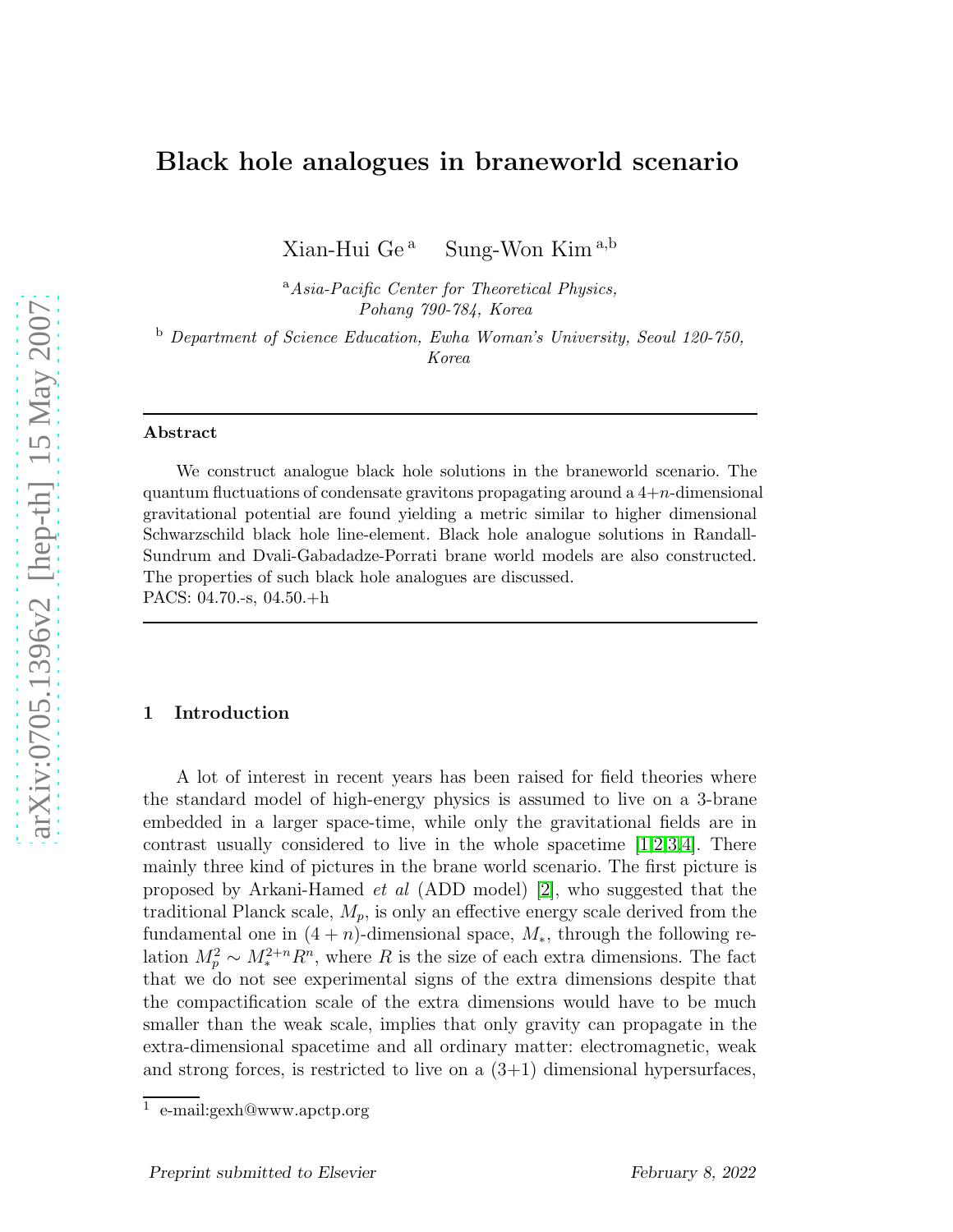a 3-brane. In the second picture which we refer as the Randall-Sundrum (RS) model, a new higher dimensional mechanism for solving the hierarchy problem was proposed. The weak scale is considered to be generated from the Planck scale through an exponential hierarchy. A positive tension 3-brane embedded in an 5-dimensional AdS bulk and the cross over between 4-dimensional and 5-dimensional gravity is set by the AdS radius[\[3\]](#page-10-2). The third picture is based on the work of Dvali, Gabadadze, and Porrati (DGP), where the 3-brane is embedded in 5-dimensional Minkowski space with an infinite size extra dimension.

The presence of extra dimensions in brane world gravity models will inevitably change the properties and physics of black holes. In ref.[\[5\]](#page-10-4), the authors found that Schwarzschild black holes in ADD model with horizon radius smaller than the size of the new spatial dimensions,  $R$ , are bigger, colder and longer-lived than a usual  $(3 + 1)$ -dimensional black hole of the same mass. Physicists expect to observe Tev scale black holes at Large Hadron Collider (LHC) in the near future [\[6\]](#page-10-5). However, exact solutions describing a black hole bound to a 3-brane in RS and DGP models is not yet known.

On the other hand, the remarkable work of Unruh, in 1981, developed a way of mapping certain aspects of black holes in supersonic flows and pointed out that propagation of sound in a fluid or gas turning supersonic [\[7\]](#page-10-6), is similar to the propagation of a scalar field close to a black hole, and thus experimental investigation of the Hawking radiation is possible. From then on, several candidates have been considered for the experimental test of the analogue of black holes [\[8](#page-10-7)[,9\]](#page-11-0).

In the present study, we construct black hole analogue metrics in the brane world models and investigate their properties and physics. In ref.[\[3\]](#page-10-2), the authors studied the linearized gravitational fluctuations in the 5-dimensional space time while the wave equation is analogous to non-relativistic quantum mechanics equation. Then they computed the effective non-relativistic gravitational potential between two particles. In this paper, we find that the non-relativistic quantum mechanics equation to describe the propagation of gravitational waves and discuss quantum fluctuations of the propagation of gravitational waves. In this way, we obtain the metric of black hole analogues and then study their behaviors in ADD, RS and DGP models.

# 2 General formalisms

Without loss of generality, we consider a system of Bose-Einstein condensate particles, which may not be the standard model particles and are permitted to propagate in an arbitrary dimensional space-time ( gravitons, scalar particles etc.). A Bose-Einstein condensate is the ground state of a second quantized many body Hamiltonian for N bosons trapped by an external potential  $V(\vec{x})$ .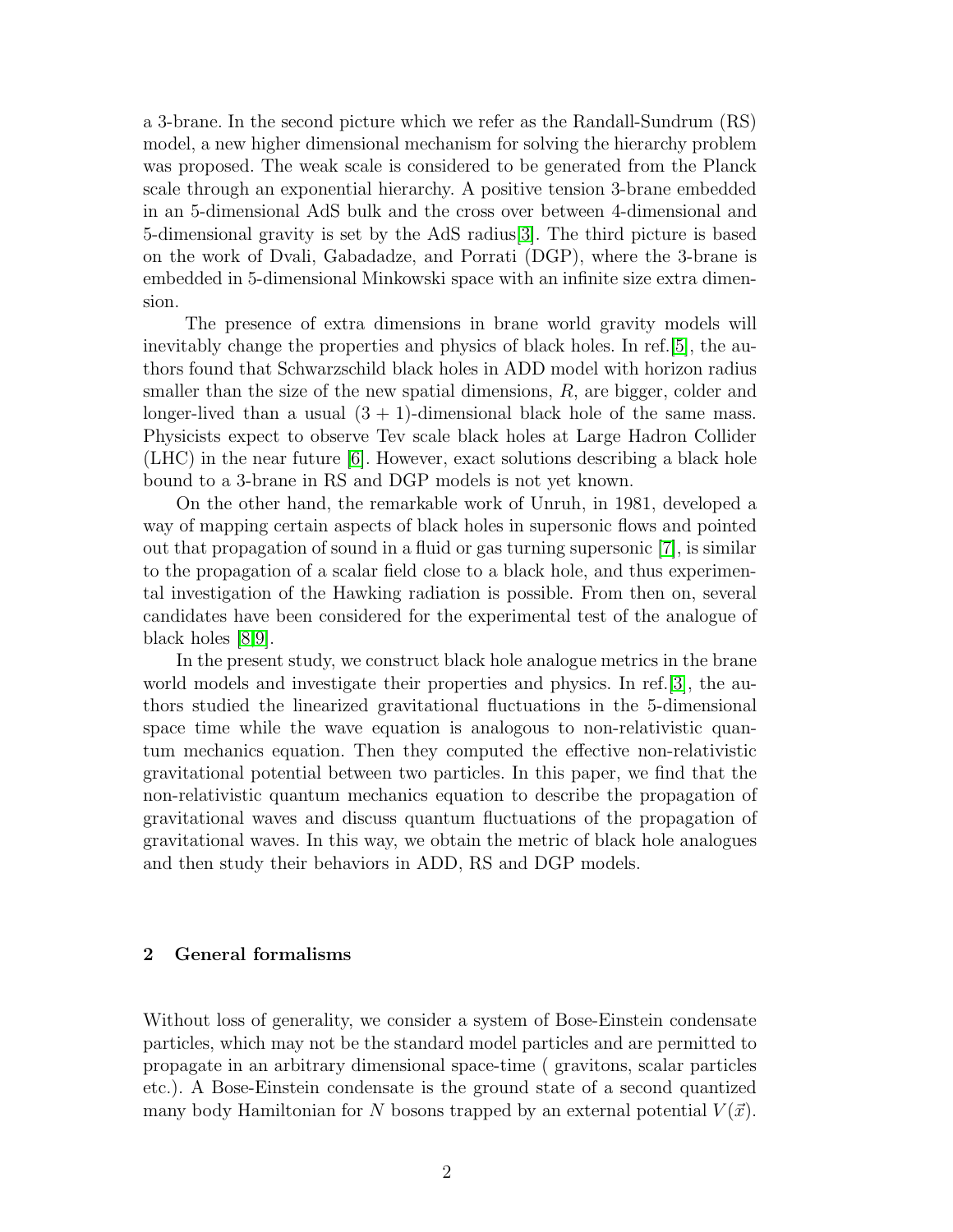When the temperature is low enough, most of all the particles can be described by the same single-particle quantum state  $\psi(\vec{x}, t)$  and the interactions between particles become sufficiently small. In this sense, the evolution of  $\psi(\vec{x}, t)$  is described by the Schrödinger equation in  $(4 + n)$ -dimensions,

$$
[-\frac{\hbar^2}{2m}\nabla^2 + V(\rho, \vec{x})]\psi(\vec{x}, t) = i\hbar \frac{\partial}{\partial t}\psi(\vec{x}, t), \tag{1}
$$

where m is the mass of the particles,  $\psi(\vec{x}, t)$  can be considered as a macrostate of condensate scalar particles ( gravitons etc.),  $V(\rho, \vec{x})$  is a potential in  $(4+n)$ dimensions and we normalize the total number of particles  $\int d^3\mathbf{x} |\psi(\vec{x},t)|^2 = N$ . The mass of particles and the total number of particles has the following relation  $m = Nm'$ , where m' is mass per particle. In general,  $V(\rho, \vec{x})$  in quantum mechanics can be electric Coulomb potential or some potentials else. We will specify  $V(\rho, \vec{x})$  to be the effective non-relativistic gravitational potentials in brane world models lately.

The Lagrangian corresponding to the Schrödinger equation can be defined as  $\mathcal{L} = i\hbar\psi^*\frac{\partial\psi}{\partial t} - \frac{\hbar^2}{2m}\nabla\psi^*\cdot\nabla\psi - \tilde{V}(\vec{x})\psi^*\psi$ , which can be further rewritten as

<span id="page-2-0"></span>
$$
\mathcal{L} = -\psi^* \psi \left\{ \frac{\hbar}{i} \frac{\partial}{\partial t} \text{ln} \psi + \frac{\hbar^2}{2m} \nabla (\text{ln} \psi^*) \cdot \nabla (\text{ln} \psi) + V(\rho, \vec{x}) \right\}.
$$
 (2)

Comparing Eq.[\(2\)](#page-2-0) with the Jacobi-Hamilton equation, i.e.

$$
\frac{\partial S}{\partial t} + \frac{(\nabla S)^2}{2m} + V(\rho, \vec{x}) = 0,\tag{3}
$$

where S is the action of the whole system, one obtains  $S = \frac{\hbar}{i}$  $\frac{\hbar}{i}$ ln $\psi$  and  $S^*$  =  $-\frac{\hbar}{i}$  $\frac{\hbar}{i}$ ln $\psi^*$ . Assumed  $S = S_r + iS_i$ ,  $\psi$  can be rewritten as

<span id="page-2-1"></span>
$$
\psi(\vec{x},t) = e^{\frac{i(S_r + iS_i)}{\hbar}} = \rho^{1/2}(\vec{x},t)e^{\frac{iS_r(\vec{x},t)}{\hbar}},\tag{4}
$$

where  $\rho = \psi \psi^*$  is the probability density. The total particle number is then given by  $N = \int \rho \, d^3\mathbf{x}$ . Substituting Eq.[\(4\)](#page-2-1) into the Schrödinger equation, we have

<span id="page-2-2"></span>
$$
\frac{\partial \rho}{\partial t} + \nabla \cdot \vec{j}(\vec{x}, t) = 0,\tag{5}
$$

$$
\frac{\partial S_r}{\partial t} + \frac{(\nabla S_r)^2}{2m} + V(\rho, \vec{x}) - \frac{\hbar^2}{2m} \frac{\nabla^2 \rho^{1/2}}{\rho^{1/2}} = 0,
$$
\n(6)

where  $\vec{j}(\vec{x}, t) = \frac{\rho}{m} \nabla S_r$  and the last term in Eq.[\(6\)](#page-2-2) corresponds to the quantum effect without classical correspondence. We may drop out this term by assuming that this term is small compare to other terms and then obtain Euler equation for classical liquid. If we set  $\vec{v} = \nabla S_r/m$ , then Eq.[\(6\)](#page-2-2) can be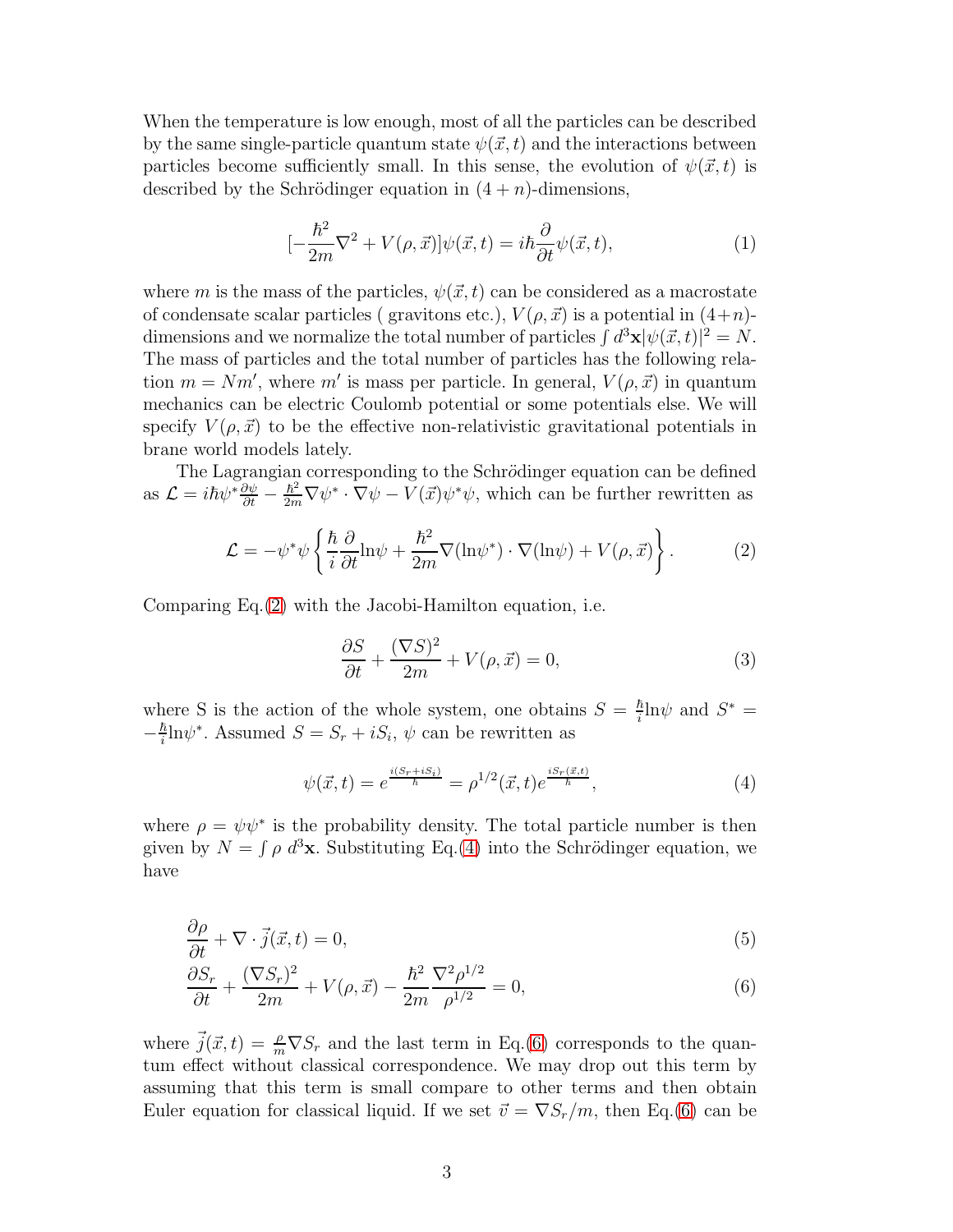rewritten as

$$
\frac{\partial \vec{v}}{\partial t} + \nabla (\vec{v}^2/2) = -\nabla V(\rho, \vec{x})/m,\tag{7}
$$

which is the exact equation of irrotational fluid. Defining  $\Phi = S_r/m$ , we have

<span id="page-3-0"></span>
$$
\frac{\partial \Phi}{\partial t} + \vec{v}^2/2 = -V(\rho, \vec{x})/m.
$$
 (8)

By further defining  $\xi = ln\rho$ , we have the new forms of Eq.[\(5\)](#page-2-2) and Eq.[\(8\)](#page-3-0)

<span id="page-3-1"></span>
$$
\frac{\partial \xi}{\partial t} + \vec{v} \cdot \nabla \xi + \nabla \cdot \vec{v} = 0,\tag{9}
$$

$$
\frac{\partial \Phi}{\partial t} + \vec{v}^2/2 + V(\xi, \vec{x})/m = 0.
$$
\n(10)

Linearizing Eq.[\(9\)](#page-3-1) and Eq.[\(10\)](#page-3-1) around the assumed background  $(\xi_0, \Phi_0)$ , with  $\xi = \xi_0 + \tilde{\xi}, \Phi = \Phi_0 + \tilde{\Phi} \text{ and } V(\xi, \vec{x}) = V(\xi_0, \vec{x}) + V'(\xi_0, \vec{x})\tilde{\xi} + \dots$ , we obtain

$$
\rho_0^{-1} \left[ \partial \rho_0 \tilde{\xi} / \partial t + \nabla \cdot (\rho_0 \vec{v} \tilde{\xi} + \rho_0 \nabla \tilde{\Phi}) \right] = 0, \partial \tilde{\Phi} / \partial t + \vec{v} \cdot \nabla \tilde{\Phi} + \tilde{\xi} V'(\xi_0) / m_0 = 0,
$$
\n(11)

which result in an equation for  $\Phi$ ,

$$
\rho_0^{-1} \left\{ \frac{\partial}{\partial t} \left( \frac{m_0 \rho_0}{V'(\xi_0)} \frac{\partial \tilde{\Phi}}{\partial t} + \frac{m_0 \rho_0 \vec{v_0}}{V'(\xi_0)} \cdot \nabla \tilde{\Phi} \right) + \nabla \cdot \left( \frac{m_0 \rho_0 \vec{v_0}}{V'(\xi_0)} \frac{\partial \tilde{\Phi}}{\partial t} - \rho_0 \nabla \tilde{\Phi} + \vec{v_0} \frac{m_0 \rho_0}{V'(\xi_0)} \vec{v_0} \cdot \nabla \tilde{\Phi} \right) \right\} = 0,
$$
\n(12)

where  $m_0 = m' \int \rho_0 d^3 \mathbf{x}$ . The above equation is identified with a massless scalar field equation describing the sound wave in the curved spacetime background,

$$
\frac{1}{\sqrt{-g}}\partial_{\mu}(\sqrt{-g}g^{\mu\nu}\partial_{\nu}\tilde{\Phi}) = 0
$$
\n(13)

with the background metric,  $g_{\mu\nu} = \left(\frac{\rho_0}{c}\right)$  $\frac{p_0}{c}\Big)$  $\sqrt{ }$  $\left\lfloor \right\rfloor$  $-c^2 + v_0^2 - v_0^i$  $-v_0^j$   $\delta_{ij}$  $\setminus$ , which is a  $(n +$ 

 $(4) \times (n+4)$  matrix. The local speed of sound is defined by  $c^2 \equiv |V'(\xi_0)/m_0|$ . The metric can be written as  $ds^2 = \frac{\rho_0}{c}$  $\frac{c_0}{c}[(c^2-v_0^2)dt^2+2\vec{v}_0\cdot d\vec{x}dt-d\vec{x}\cdot d\vec{x}].$ Assuming that the background flow is a spherically symmetric, stationary, and convergent flow, we can define a new time coordinate by  $d\tau = dt + \frac{\vec{v}_0 d\vec{r}}{c^2 - v^2}$  $\frac{v_0 \cdot dr}{c^2-v^2}$ . Substituting this back into the line element gives

<span id="page-3-2"></span>
$$
ds^{2} = \frac{\rho_{0}}{c} \left[ -(c^{2} - v_{0}^{2})d\tau^{2} + \frac{c^{2}}{c^{2} - v_{0}^{2}}dr^{2} + r^{2}d\Omega_{n+2}^{2} \right],
$$
 (14)

This metric denotes the physics of analogue black holes–solid or liquid systems that trap scalar particle waves in a way similar to real black holes. Here, c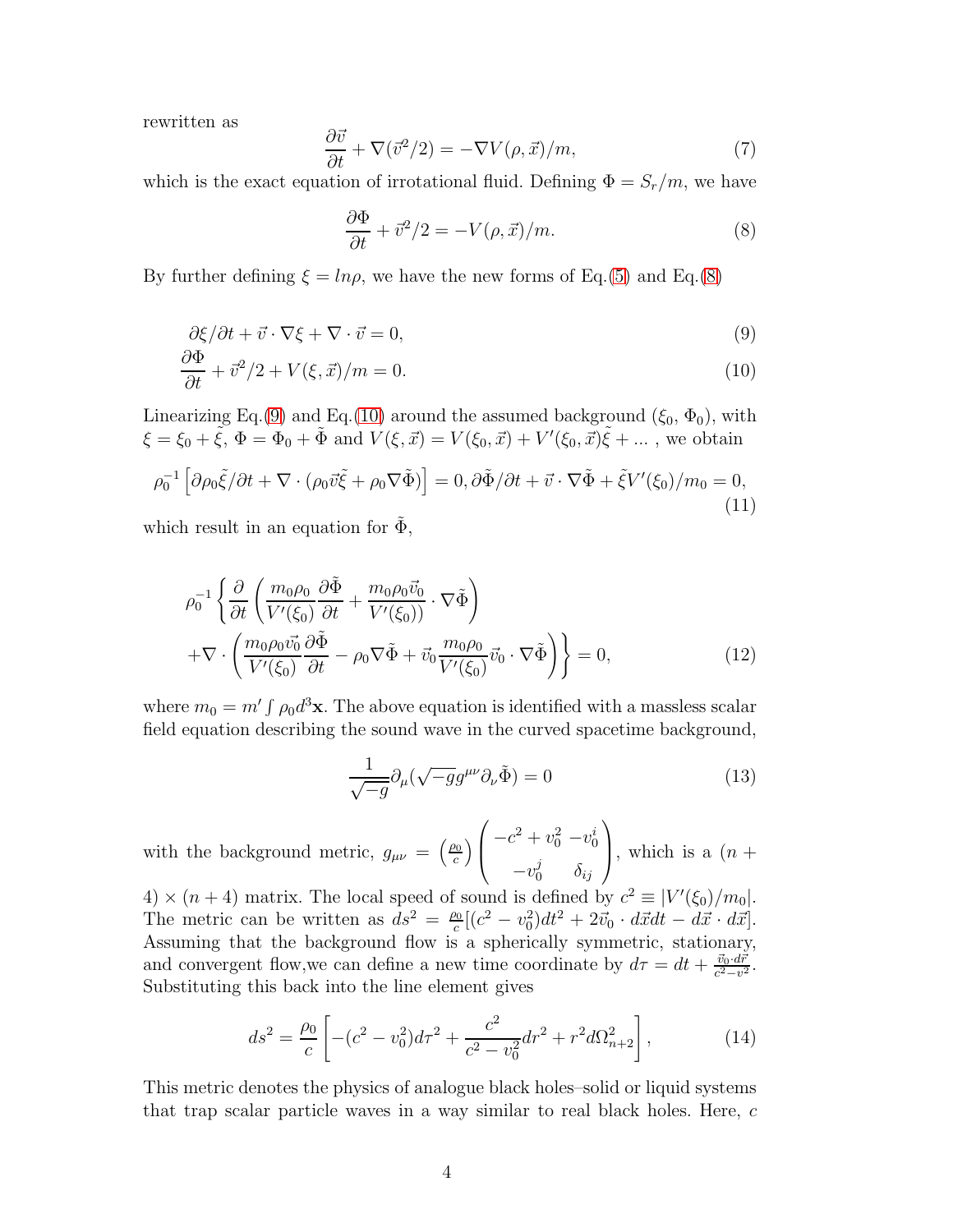plays the role of escaping velocity just as what the speed of light means to real black holes. The horizon of the analogue black hole is defined by  $c^2 = v_0^2$ . Comparing Eq.[\(14\)](#page-3-2) with the 4-dimensional Schwarzschild metric,

$$
ds'^2 = -(c^2 - \frac{2GM}{r})dt^2 + (1 - \frac{2GM}{c^2r})^{-1}dr^2 + r^2d\Omega_2^2.
$$
 (15)

If we assume  $\frac{c}{\rho_0}ds^2 = ds'^2$  and  $v_0^2 = \frac{2GM}{r}$  $\frac{GM}{r}$ , they identify with each other. In the following , we will see that Eq.[\(14\)](#page-3-2) describing such a gravitational wave trap are similar to those for a black hole's funnel-shaped space time. Once such black hole analogues are formed, they should emit Hawking-like radiation from the edge of the horizon in the form of phonons. Analogues of black holes thus can be used to detect extra dimensions and even study the nature of quantum gravity. In the following, we will specify our discussions about the potential on gravitational potentials, since gravitons are the only known particles that can propagate in extra dimensions [\[2\]](#page-10-1).

# 3 Black hole analogues in ADD model

The gravitational potential in higher dimensional space time can derived from the equation  $\nabla^2 V_{(4+n)} = 4\pi G_{(4+n)}\rho$ . We integrate both sides of equation and use the divergence theorem on the left-hand and note that the volume integral on the right-hand side gives the total mass  $M$ . Thus, in ADD model, the gravitational potential for two test particles with mass  $M$  and  $m_0$  within a distance  $r \ll R$ , is given by

$$
V(\xi_0, \vec{x}) = -\frac{4\pi G_{(4+n)} M m_0}{(n+1)r^{n+1}\Omega_{n+2}},\tag{16}
$$

where  $G_{(4+n)}$  denotes the  $(4+n)$ -dimensional Newton constant, and  $\Omega_{n+2}$  $\frac{2\pi^{\frac{n+3}{2}}}{\Gamma(\frac{n+3}{2})}$  denotes the volume of a unit  $(n+2)$  sphere. If we further assume the 2 velocity v is time independent, then Eq.[\(8\)](#page-3-0) indicates that  $v_0^2 = \frac{8\pi G_{(4+n)}M}{(n+1)r^{n+1}\Omega_n}$  $\frac{6nG(4+n)^{M}}{(n+1)r^{n+1}\Omega_{n+2}}$ . The metric can be written as,

<span id="page-4-0"></span>
$$
ds^{2} = \frac{\rho_{0}}{c} \left[ -c^{2} f(r) d\tau^{2} + f^{-1}(r) dr^{2} + r^{2} d\Omega_{n+2}^{2} \right],
$$
 (17)

where  $f(r) = \left(1 - \frac{8\pi G_{(4+n)}M}{(n+1)r^{n+1}c^2\Omega_n}\right)$  $\frac{8\pi G_{(4+n)}M}{(n+1)r^{n+1}c^2\Omega_{n+2}}$ . The above metric is conformal to Schwarzschild black hole metric in  $(4 + n)$  dimensions (only the coefficient is different)[\[11\]](#page-11-1). We should notice that when  $v_0$  is chosen, the continuity equation  $\nabla \cdot (\rho_0 \vec{v}_0) = 0$ then it implies that  $\rho_0 \propto r^{-\frac{n+3}{2}}$ . The presence of the conformal factor does not influence the properties of black hole analogues much in that the surface gravity and Hawking temperature are conformal invariants[\[10\]](#page-11-2). If we mainly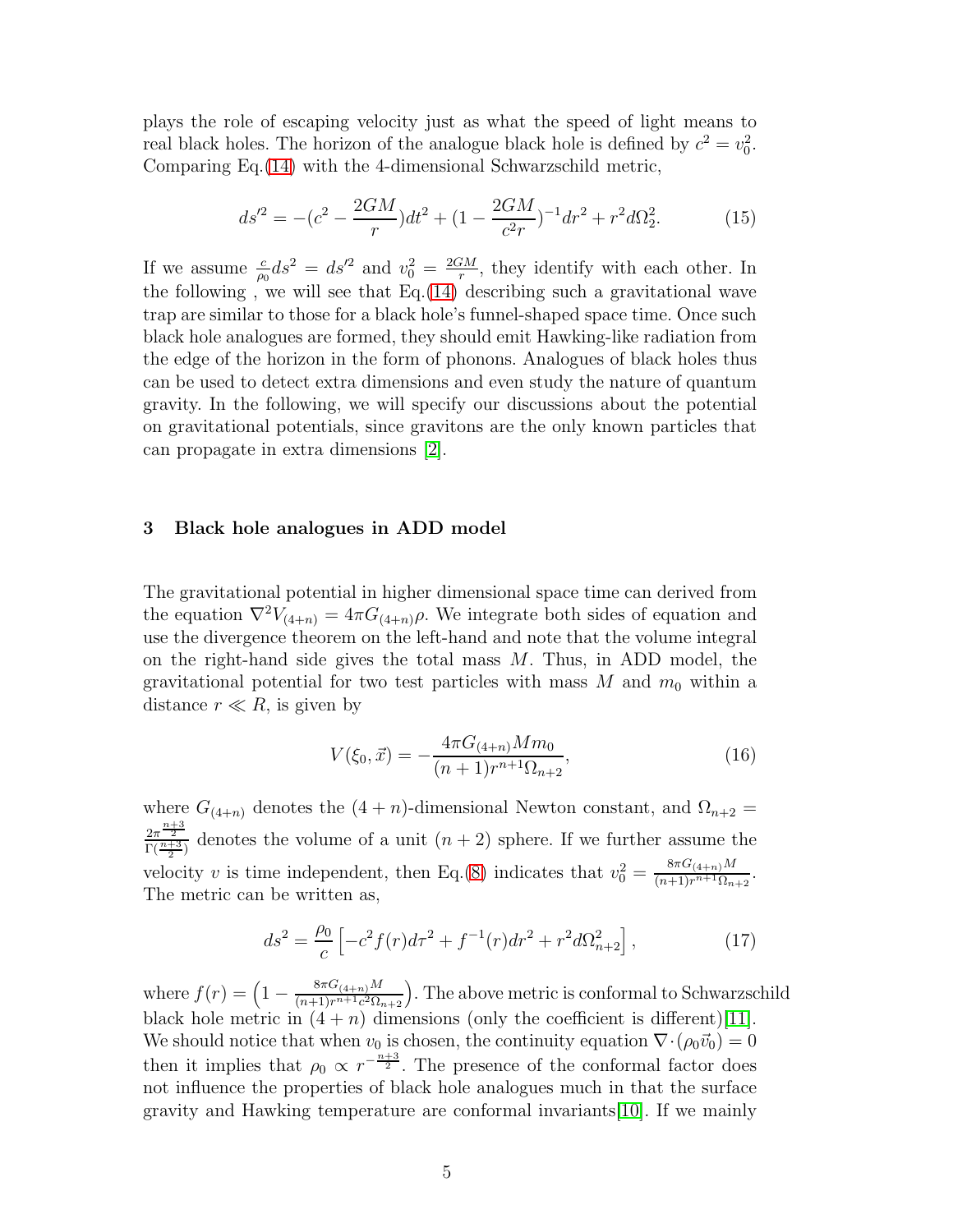consider the region near the event horizon, the conformal factor  $\frac{\rho_0}{c}$  $\frac{p_0}{c}$  can simply be regarded as a constant, and we can ignore the contribution of the factor [\[9\]](#page-11-0). Hereafter, we focus our discussions on the near-horizon region and set  $\frac{c}{\rho_0} ds^2 = ds'^2$ . The properties of higher dimensional Schwarzschild black holes in ADD model have been discussed by Aryres, Dimopoulos and March-Russell[\[5\]](#page-10-4). We would like to review their main results here. The event horizon radius is given by

$$
r_{H(4+n)} = \left(\frac{8\pi G_{(4+n)}M}{(n+1)c^2\Omega_{n+2}}\right)^{\frac{1}{n+1}}.\tag{18}
$$

Note that in ADD model,  $G_{(4+n)} = \frac{1}{M_*^{2+n}}$ . Thus, we find that

$$
r_{H(4+n)} \sim \frac{1}{M_*} \left(\frac{M}{M_*}\right)^{\frac{1}{n+1}}
$$
\n(19)

When  $n = 0$ , we obtain the four dimensional horizon radius,

$$
r_{H(4)} = \left(\frac{2G_{(4)}M}{c^2}\right) \sim \frac{1}{M_p} \left(\frac{M}{M_p}\right) \sim \frac{M}{M_*^{2+n}R^n},\tag{20}
$$

where the relation  $G_4^{-1} \sim M_p^2 \sim M_*^{2+n} R^n$  has been used. As a consequence, we have

$$
\frac{r_{H(4)}}{r_{H(4+n)}} \sim \left(\frac{r_{H(4+n)}}{R}\right)^n < 1,\tag{21}
$$

Therefore, for small  $(4 + n)$ -dimensional black holes that can submerge into extra dimensions, the horizon radius is bigger than that of corresponding 4 dimensional black holes of the same mass, i.e.  $r_{H(4)} < r_{H(4+n)} < R$ . However, the Hawking temperature  $T_{H(4+n)}$  of a small  $(4+n)$ -dimensional black hole is found to be colder than its 4-dimensional correspondence. The temperature of black hole analogues can be easily estimated from the standard formula of acoustic black hole temperature,

$$
T_{H(4+n)} = \frac{\hbar}{2\pi k_B} \left| \frac{\partial}{\partial r} v_0 \right|_{r = r_{H(4+n)}} \sim \frac{1}{r_{H(4+n)}},\tag{22}
$$

which is smaller compared with the 4-dimensional temperature  $T_{H(4)} \sim 1/r_{H(4)}$ . For such larger and colder higher dimensional black holes, the lifetime is correspondingly longer than that of an equal mass 4-dimensional one[\[5\]](#page-10-4). The entropy of such small black hole analogues is given by

<span id="page-5-0"></span>
$$
S_{H(4+n)} = \frac{A_{n+2}}{4G_{(4+n)}} = \frac{r_{H(4+n)}^{n+2} \Omega_{n+2}}{4G_{(4+n)}},
$$
\n(23)

while the 4-dimensional black hole entropy goes as,

<span id="page-5-1"></span>
$$
S_{H(4)} = \frac{r_{H(4)}^2 \Omega_2}{4G_{(4)}}.
$$
\n(24)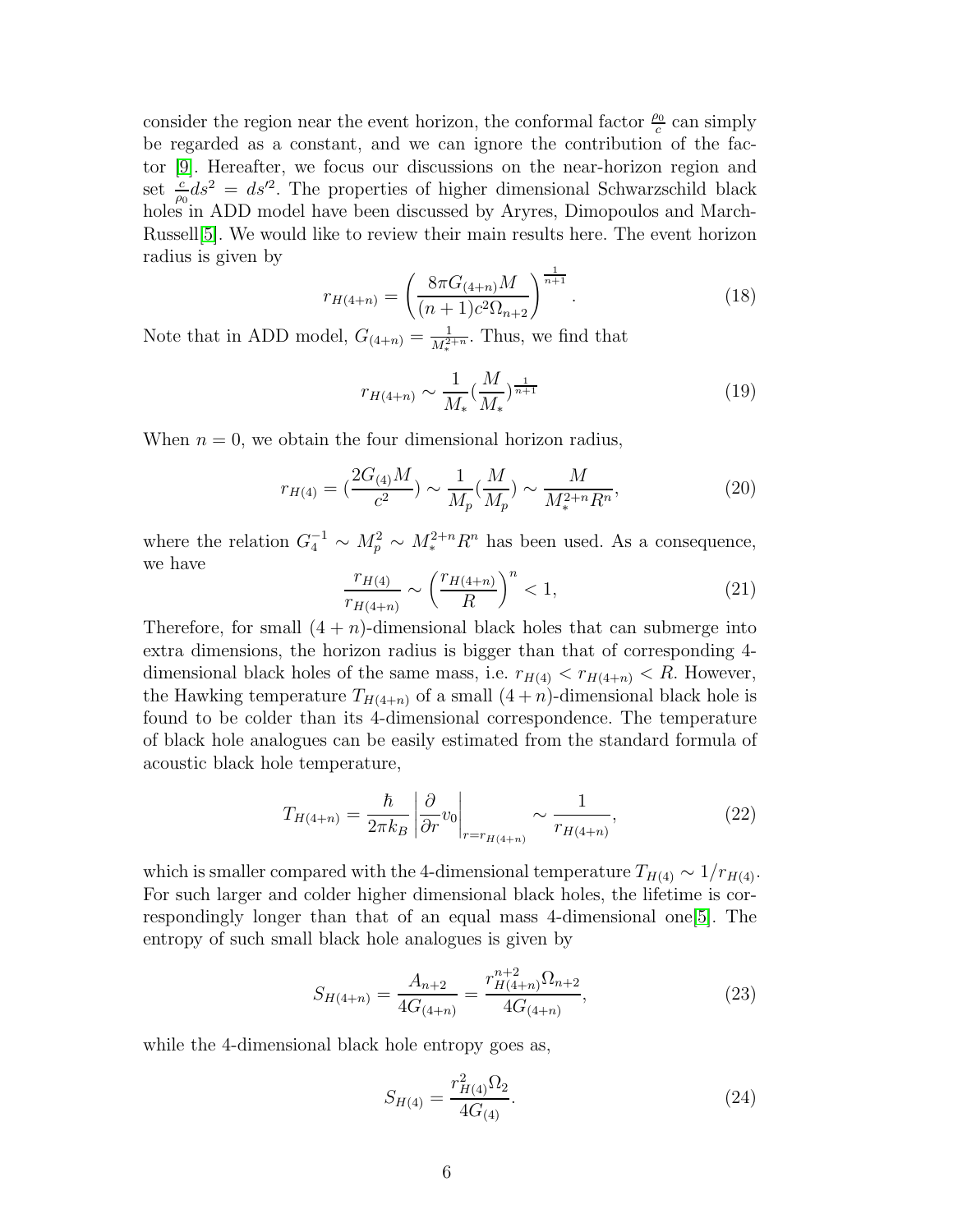Comparing Eq. $(23)$  with Eq. $(24)$ , we obtain,

$$
\frac{S_{H(4+n)}}{S_{H(4)}} \sim \left(\frac{R}{r_{H(4+n)}}\right)^n > 1.
$$
\n(25)

This confirms us that for horizon radius  $r_{H(4)} < r_{H(4+n)} < R$ , the  $(4+n)$ dimensional entropy is larger than the 4-dimensional one.

In summary, we are able to derive an analogue black hole metric similar to that of  $(4 + n)$ -dimensional Schwarzschild black holes by considering the propagations of gravitational waves around a higher dimensional gravitational potential. The quantum fluctuations of the propagations of gravitational waves yield a massless scalar field equation in curved space-time. The properties and physics of such black hole analogues are just what described in [\[5\]](#page-10-4) : for horizon radius smaller then the size of extra dimensions, such black holes are bigger, colder and longer lifetime than their 4-dimensional correspondences of the same mass.

#### 4 Black hole analogues in RS model

The gravitational potential in RS models behaves as,

<span id="page-6-0"></span>
$$
V(\vec{x}) = -\frac{G_{(4)}Mm}{r} \left(1 + \frac{2\ell^2}{3r^2}\right), \quad \text{for} \quad r \gg \ell,
$$
\n(26)

and  $(27)$ 

$$
V(\vec{x}) = -\frac{G_{(4)}Mm\ell}{r^2}, \qquad \text{for} \quad \mathbf{r} \ll \ell \tag{28}
$$

where  $\ell$  is the effective size of extra dimension probed by the 5-dimensional gravitons. In the RSI scenario, there are two branes (with equal but opposite tensions) separated by a piece of AdS space between them. The effective scale on the visible brane is expressed as,

$$
M_p^2 = M_*^3 \ell [1 - e^{-2L/\ell}]. \tag{29}
$$

In the RSII model, there is only one positive tension brane which can be thought of arising from the negative tension brane off to infinity,  $L \to \infty$ . The energy scales are then written as

$$
M_p^2 = M_*^3 \ell. \tag{30}
$$

We will concentrate mainly on the RSII model and discuss the properties of RS black hole analogues only for region  $r \gg \ell$ , since for  $r \ll \ell$  the black hole properties is just a special case (the case when  $n = 1$ ) of what we have discussed in the last section. Eq.[\(26\)](#page-6-0) gives the small corrections to 4-dimensional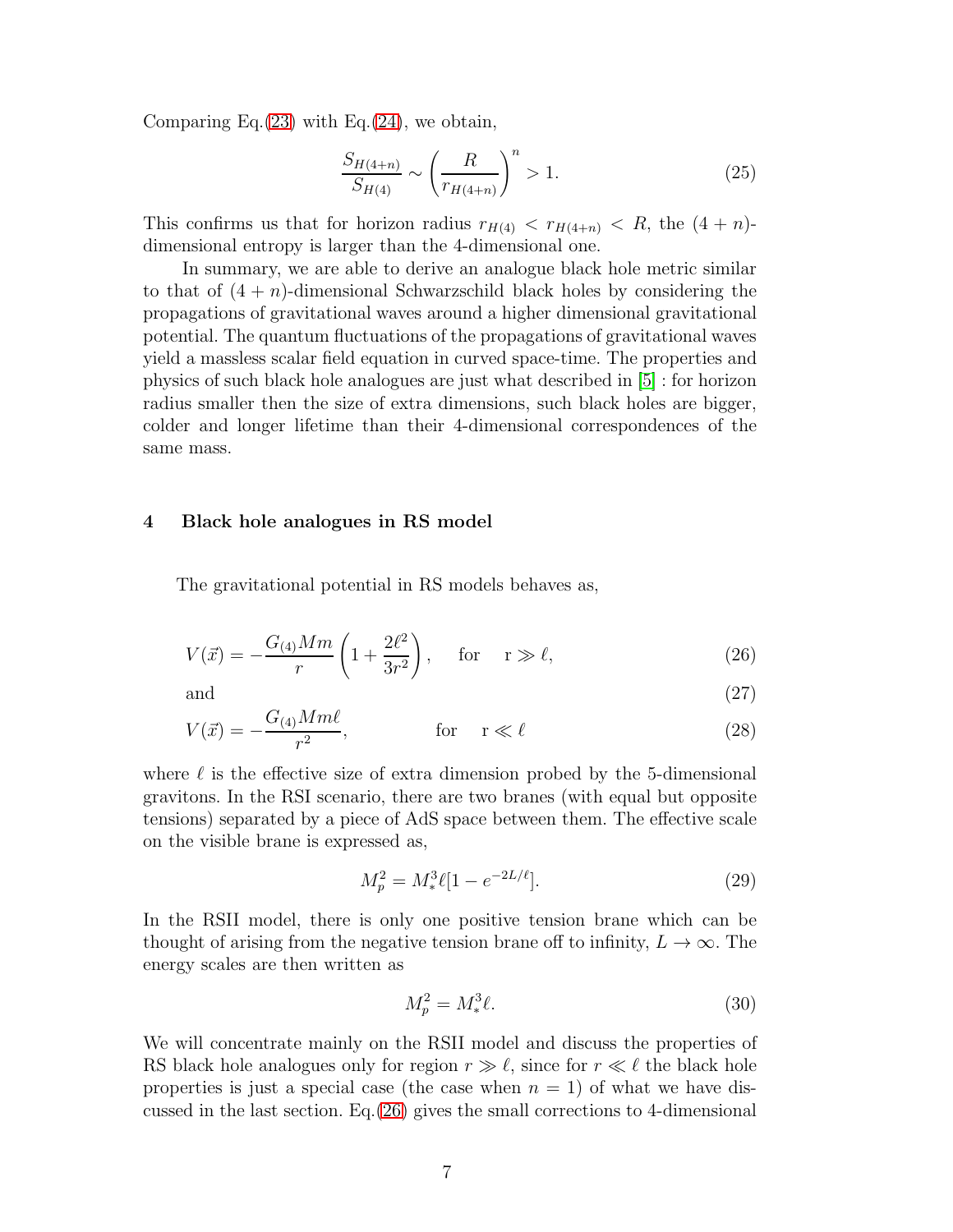gravity at low energy from extra-dimensional effects. These effects serve to slightly strengthen the gravitational field.

We assume the velocity  $v$  is time independent, then Eq.[\(8\)](#page-3-0) indicates that  $v_0^2 = \frac{2G_{(4)}M}{r}$  $\frac{q_1 M}{r} \left( 1 + \frac{2\ell^2}{3r^2} \right)$  $\frac{2\ell^2}{3r^2}$ . The line element of black hole analogues in RS models are then given by,

$$
ds^{2} = \frac{\rho_{0}}{c} \left[ -c^{2} \left( 1 - \frac{2G_{(4)}M}{rc^{2}} \left( 1 + \frac{2\ell^{2}}{3r^{2}} \right) \right) d\tau^{2} + \left( 1 - \frac{2G_{(4)}M}{rc^{2}} \left( 1 + \frac{2\ell^{2}}{3r^{2}} \right) \right)^{-1} dr^{2} + r^{2} d\Omega_{3} \right]
$$
\n(31)

The horizon radius is  $r_{RS} = \frac{2}{3}$ 3  $G_{(4)}M$  $\frac{d_4(M)}{c^2}+\frac{(2G_{(4)}M)^{5/3}}{3c^2a^{1/3}}$  $\frac{G_{(4)}M)^{5/3}}{3c^2a^{1/3}} + \frac{(2G_{(4)}Ma)^{1/3}}{3c^2}$  $rac{3c^2}{3c^2}$ , where  $a =$  $9c^2\ell^2 + 4G_{(4)}^2M^2 + 3c^2\ell\sqrt{9c^2\ell^2 + 8G_{(4)}^2M^2}$ . The value of this radius is smaller than the 4-dimensional Schwarzschild horizon radius of the same mass. The temperature of black hole analogues in RS models is simply defined by,

$$
T_{RS} = \frac{\hbar}{2\pi k_B} \left| \frac{\partial}{\partial r} v_0 \right|_{r=r_{RS}} = \frac{\hbar}{4\pi k_B} \left( \frac{1}{r_{RS}} + \frac{8G_{(4)}M\ell^2}{3r_{RS}^4} \right) \tag{32}
$$

Note that  $r_{RS} < r_{H(4)}$ , thus the temperature of RS black hole analogues for  $r \gg l$  is hotter than that of a 4-dimensional Schwarzschild black hole of the same mass. We can understand intuitively that the smaller black hole horizon radius is, the hotter the temperature becomes.

The lifetime of such RS black hole analogues is correspondingly shorter than that of an equal mass 4-dimensional Schwarzschild one. The rate at which energy is radiated for RS black hole analogues is of order,

$$
\frac{dE}{d\tau} \sim A_{RS} T_{RS}^5,\tag{33}
$$

where  $A_{RS}$  denotes the area of the 5-dimensional RS black hole analogues. Remember that,  $T_{RS} \sim \left(\frac{1}{r_R}\right)$  $\frac{1}{r_{RS}} + \mathcal{O}(1/r_{RS})\big)$ , we find that,

$$
\frac{dE}{d\tau} \sim \frac{\Delta M}{\Delta \tau_{RS}} \sim \frac{1}{r_{RS}^2}.\tag{34}
$$

Comparing with energy decaying rate of a 4-dimensional Schwarzschild black hole with temperature  $T_H \sim \frac{1}{r_{H0}}$  $\frac{1}{r_{H(4)}},$ 

$$
\frac{\Delta M}{\Delta \tau_H} \sim \frac{1}{r_{H(4)}^2},\tag{35}
$$

we find

$$
\frac{\Delta \tau_{RS}}{\Delta \tau_H} \sim \frac{r_{RS}^2}{r_{H(4)}^2} < 1. \tag{36}
$$

The entropy of an RS black hole induced on the 3-brane is given by,

$$
S_{RS} = \frac{A_{RS}}{4G_{(4)}} = \frac{r_{RS}^2 \Omega_2}{4G_{(4)}}.
$$
\n(37)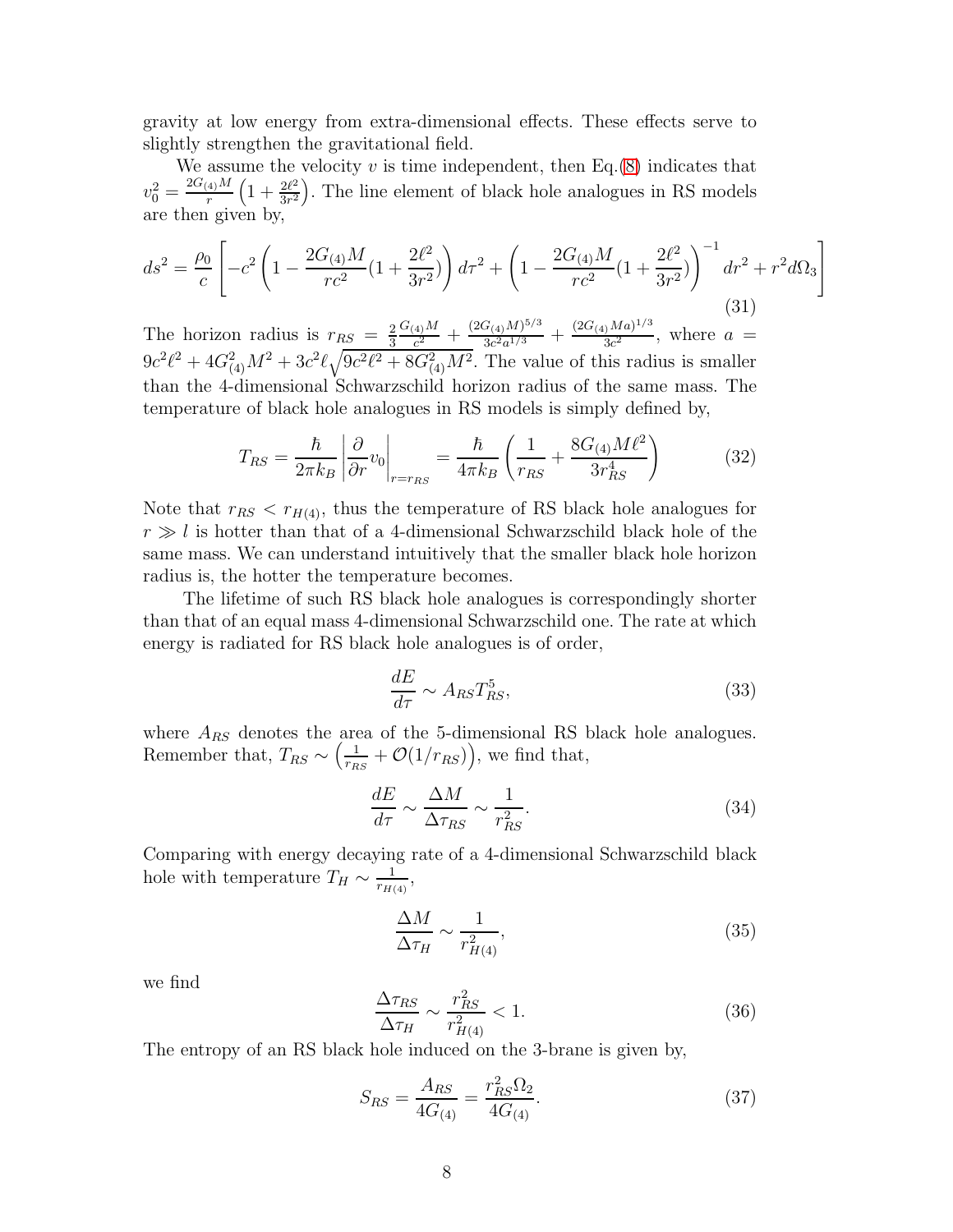Once compare with the entropy of an equal mass 4-dimensional Schwarzschild black hole (see Eq. $(24)$ ), we find that

$$
\frac{S_{RS}}{S_{H(4)}} \sim \frac{r_{RS}^2}{r_{H(4)}^2} < 1. \tag{38}
$$

Therefore, the properties of an RS black hole analogue in the region  $r \gg \ell$ , compared with a 4-dimensional Schwarzschild black hole, is smaller, hotter and shorter-lived, while in the region  $r \ll \ell$ , the physics of such black hole analogues becomes undistinguishable from that of an ADD black hole: bigger, colder and long-lived than an equal mass 4-dimensional Schwarzschild black hole.

### 5 Black hole analogues in DGP model

Gravitational potential in DGP model is the exact 4-dimensional potential at short distances whereas at large distances the potential is that of a 5 dimensional theory. We mainly interested in the large distance potential, when  $r \gg r_0$ , we have,

$$
V(\vec{x}) = -\frac{G_{(4)}Mmr_0}{r^2},\tag{39}
$$

where  $r_0 = \frac{M_p^2}{2M_*^3}$ . Therefore, the line element for large distance  $r \gg r_0$  read as,

<span id="page-8-0"></span>
$$
ds^{2} = \frac{\rho_{0}}{c} \left[ -c^{2} \left( 1 - \frac{2G_{(4)}Mr_{0}}{r^{2}c^{2}} \right) d\tau^{2} + \left( 1 - \frac{2G_{(4)}Mr_{0}}{r^{2}c^{2}} \right)^{-1} dr^{2} + r^{2} d\Omega_{3}^{2} \right] \tag{40}
$$

This solution in fact is a special case of the black hole metric given in Eq.[\(17\)](#page-4-0) when  $n = 1$ . However, the physics of black hole analogues in DGP model are different from that in ADD model. In ADD model, if the black hole horizon is much larger then the size of the extra dimensions,  $r_H \gg R$ , the nature of the black hole is actually a 4-dimensional one. It is only when  $r_H \ll R$ , the black hole becomes virtually a higher dimensional object that is submerged into the extra-dimensional space-time. The DGP model, however, presents us an inverse picture: when the horizon of a black hole is larger than the size of the extra dimension,  $r_H \gg r_0$ , the produced black hole is in fact a five-dimensional one; when  $r_H \ll r_0$ , we recover to the usual 4-dimensional Einstein gravity and the black hole becomes a 4-dimensional object.

The horizon radius can be obtained from Eq.[\(40\)](#page-8-0),

$$
r_{DGP(5)} = \left(\frac{2G_{(4)}Mr_0}{c^2}\right)^{1/2} \tag{41}
$$

Following the analysis in section 1, one can find that he horizon radius in the region  $r_H \gg r_0$  of DGP black hole analogues is larger than that of a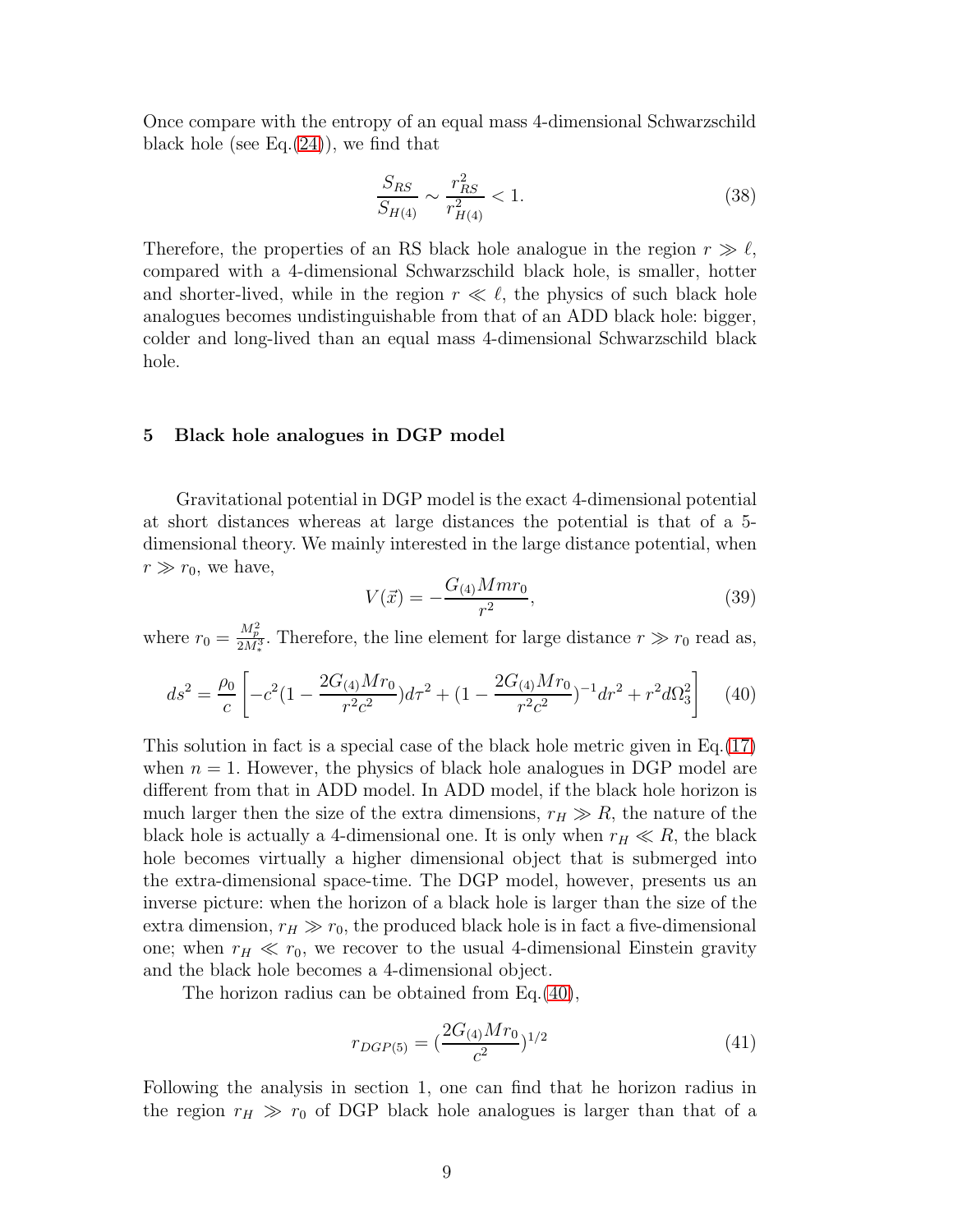4-dimensional Schwarzschild black hole with the same mass, namely,

$$
r_{DGP(5)} > r_{H(4)} \tag{42}
$$

The temperature and life-time of such DGP black hole analogues are respectively colder and longer-lived than its four-dimensional correspondences. The entropy is then larger than that of a 4-dimensional Schwarzschild black hole.

In general speaking, the scale of  $r_0$  in DGP model is always believed to be of order of Hubble radius. So we do not expect to find such DGP black hole analogues in experiments. The properties of DGP black hole analogues discussed above are only of theoretical significance.

# 6 Conclusions

In conclusion, we have constructed black hole analogue solutions in the braneworld models by considering the propagation of gravitational waves in  $(4+n)$ -dimensional space time. The black hole analogue metric in ADD model is similar to the higher dimensional Schwarzschild black hole line-element. Black hole analogues in RS model are also discussed and it is found that for horizon radius larger than the size of extra dimension  $r_H \gg \ell$ , the analogues are smaller, hotter and shorter-lived than that of an equal mass 4-dimensional Schwarzschild black hole, while in the region  $r \ll \ell$ , the physics of such black hole analogues becomes undistinguishable from that of an ADD black hole. The properties of DGP black hole analogues are also briefly discussed. When the horizon radius is larger than the size of the extra dimension  $r \gg r_0$ , the DGP black hole analogues are found to be larger, colder and longer-lived than its equal mass 4-dimensional correspondence.

The above discussions show that gravitational wave black holes have similar properties to that of higher dimensional Schwarzschild black holes. However, experimental realizing of such black hole analogues in laboratory could be no less difficult than finding mini black holes at LHC since gravitational waves are still elusive to the experiments. But this does not mean that one can preclude such possibilities of detecting extra dimensions by using gravitational wave black hole analogues. So far, in the discussions above, we have assumed the interactions between condensate particles vanished and the local speed sound to be a constant. In fact, c should be position-dependent [\[9\]](#page-11-0). It is convenient to discuss the properties of black hole analogues and to compared with that of real black holes by assuming  $c$  to be a constant. We need further investigations on these points.

The correlations between the black hole mass and its temperature, deduced from the energy spectrum of the decay products, can test Hawking's evaporation law. The amplitude probability in the bulk and on the brane allows one to find its dependence on the number of extra dimensions  $n$  and the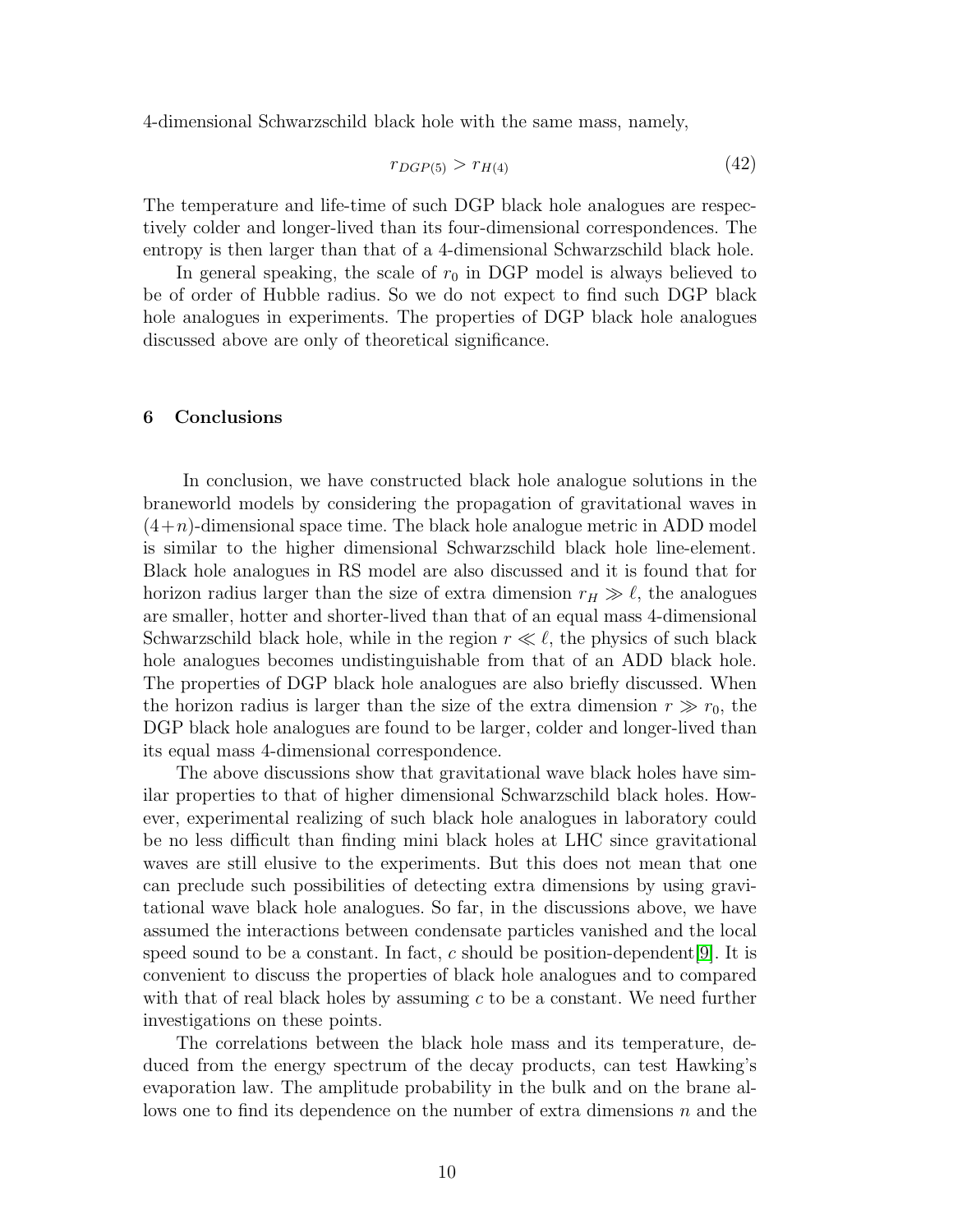angular momentum number l. Kanti and March-Russell have calculated the greybody factor of  $(4+n)$ -dimensional Schwarzschild for scalar particles propagating in the bulk and localized on the brane [\[12\]](#page-11-3)(for related work see also [\[13\]](#page-11-4)). We would like to calculate the grey factors of the radiation spectrum for higher dimensional black hole analogues in our forthcoming paper.

## Acknowledgments

S. W. Kim is supported in part by KRF.

# <span id="page-10-0"></span>References

- <span id="page-10-1"></span>[1] P. Hoˇrava, and E. Witten, Nucl. Phys. B 460 (1996) 506; Nucl. Phys. B 475 (1996) 94.
- [2] N. Arkani-Hamed, S. Dimopoulos, and G. R. Dvali, Phys. Lett. B 429 (1998) 263; and 436 (1998) 257; N. Arkani-Hamed, S. Dimopoulos, and G. R. Dvali, Phys. Rev. D 59 (1999) 086004; I. Antoniadis, N. Arkani-Hamed, S. Dimopoulos and G. Dvali, Phys. Lett. B 436 (1998) 257
- <span id="page-10-3"></span><span id="page-10-2"></span>[3] L. Randall, and R. Sundrum, Phys. Rev. Lett. 83 (1999) 3370; Phys. Rev. Lett. 83 (1999) 4690 ;
- <span id="page-10-4"></span>[4] G. Dvali, G. Gabadadze, and M. Porrati, Phys. Lett. B 485 (2000) 208.
- <span id="page-10-5"></span>[5] P. C. Aryres, S. Dimopoulos, and J. March-Russell, Phys. Lett. B 441 (1998) 4899.
- [6] S. Dimopoulos and G. Landsberg, Phys. Rev. Lett. 87 (2001) 161602 ; K. Cheung, Phys. Rev. Lett. 88 (2002)221602; K. Cheung, Phys. Rev. D 66 (2002) 036007; K. Cheung and C. H Chou, Phys. Rev. D 66, (2002) 036008 ; S. B. Giddings and S. Thomas, Phys. Rev. D 65 (2002) 056010; G. Landsberg, Phys. Rev. Lett. 88 (2002) 181801; M. Bleicher, S. Hofmann, S. Hossenfelder, and H. Stocker, [hep-ph/0112186;](http://arxiv.org/abs/hep-ph/0112186) E. J. Ahn, M. Cavaglia, and A. V. Olinto, [hep-th/0201042;](http://arxiv.org/abs/hep-th/0201042) S. N. Solodukhin, Phys. Lett. B 533 (2002) 153; S. C. Park and H. S. Song, [hep-ph/0111069;](http://arxiv.org/abs/hep-ph/0111069) R. Casadio and B. Harms, [hep-th/0110255;](http://arxiv.org/abs/hep-th/0110255) S. Hossenfelder, S. Hofmann, M. Bleicher, and H. Stocker, [hep-ph/0109085;](http://arxiv.org/abs/hep-ph/0109085) T. G. Rizzo, J. High Energy Phys. 02 (2002) 011.
- <span id="page-10-7"></span><span id="page-10-6"></span>[7] W. G. Unruh, Phys. Rev. Lett. 46 (1981) 1351 .
- [8] M. Novello, M. Visser, and G. Volovik, edit. Artificial Black Holes (World Scientific, Singapore, 2002); T. A. Jacobson, G. E. Volovik, Phys. Rev. D 14 (1998) 064021; R. Schützhold and W. G. Unruh, Phys. Rev. D 66 (2002) 044019; C. Barcelo, S. Liberati, and M. Visser, Int. J. Mod. Phys. A 18 (2003) 3735; R. Balbinot, S. Fagnocchi, and A. Fabbri, Phys. Rev. D 71 (2005) 064019; R. Schützhold, G. Plunien, and G. Soff, [quant-ph/0104121;](http://arxiv.org/abs/quant-ph/0104121) S. Giovanazzi, Phys. Rev. Lett. 94 (2005) 061302; R. Balbinot, S. Fagnocchi, and A. Fabbri, Phys. Rev. D 71 (2005) 064019 ; X. H. Ge and Y. G. Shen, Phys. Lett. B 623